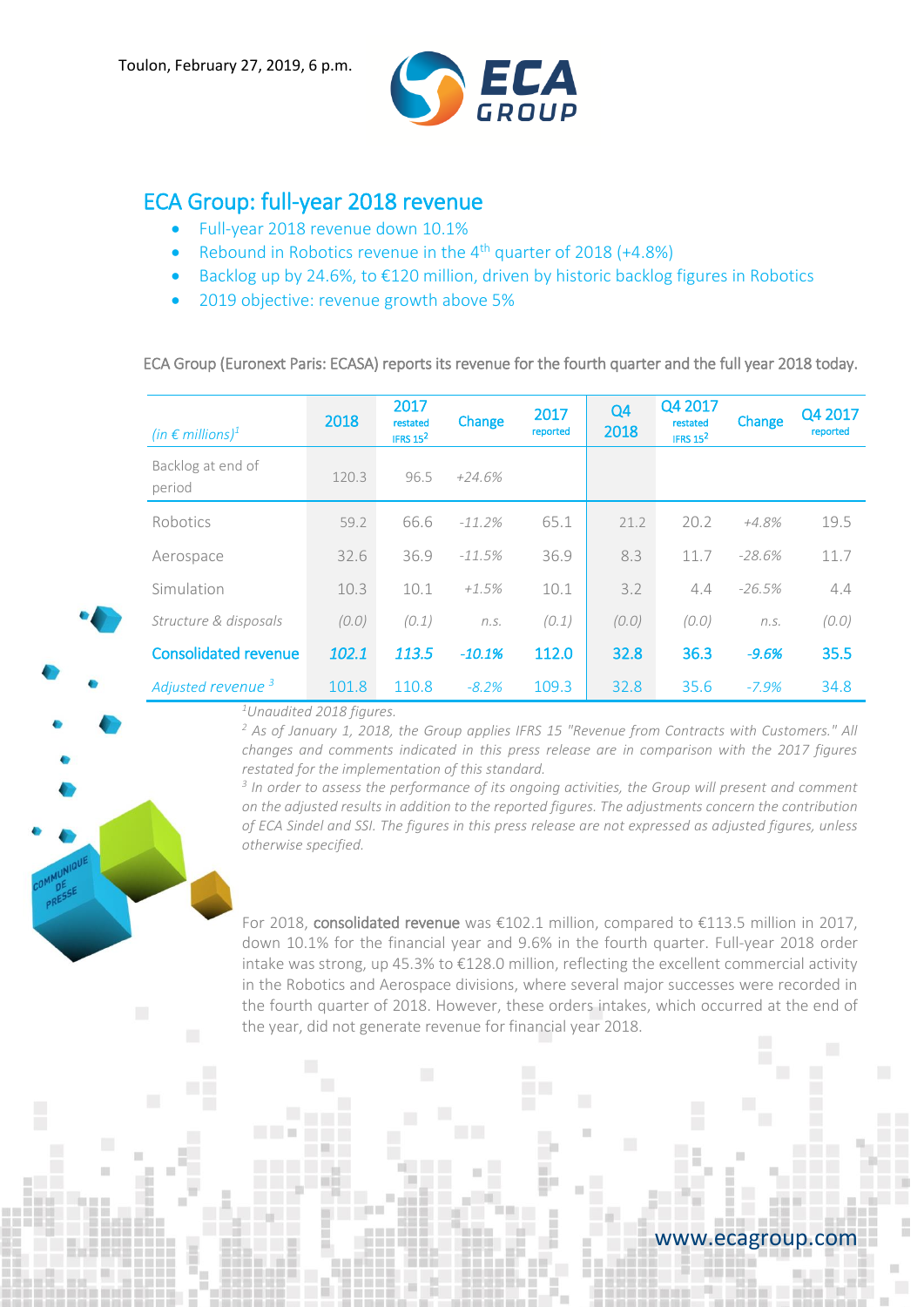

Revenue for the Robotics division was €59.2 million for 2018, down 11.2% from 2017. The division was impacted during the first nine months of the year by the insufficient order intake level in 2017. In the fourth quarter of 2018, this trend was reversed and revenue was €21.2 million, up 4.8% compared to the same period in 2017.

Order intake for the year amounted to €91.0 million thanks to an especially active fourth quarter. This surge of 72.3%, reflects the expansion of the drone market.

As part of the review of its strategic assets, in December the division disposed of EN Moteurs, specialized in motor and special electric generator production. This business contributed €2.3 million to 2018 revenue and will contribute several hundred thousand euros to 2018 income.

In the Aerospace division, revenue fell by 11.5% to €32.6 million in 2018, due largely to a slowdown in assembly line operations. Order intake for the year amounted to €32.8 million, a 2.4% increase, and given strong order intake of nearly €8.6 million in January, it is expected to contribute to the resumption of the division's growth in 2019.

Finally, Simulation was up 1.5%, to €10.3 million in 2018, driven by the performance of the second contract for driving simulators for military vehicles during the financial year. Adjusted for the contribution of the SSI subsidiary, whose business was sold on August 31, the division's revenue was €10.0 million, up 3.1% compared with the previous financial year. Order intake was up 25.2%, to €4.2 million.

## 2019 perspectives

At December 31, 2018, the consolidated backlog was €120.3 million, compared to €96.5 million in 2017, thanks to the 45.1% increase in the Robotics division, whose backlog reached a record level of €94.5 million. Backlog for the Aerospace division was €23.2 million, up 2.0%. Major new orders received in January will contribute to the division's growth. The backlog of the Simulation division, which represents 10% of the Group's revenue, dropped by 70.7%, to €2.5 million, reflecting the finalization of the contract for driving simulators for military vehicles.

Full-year 2018 stood out for its remarkably high order intake. Continuing this trend, 2019 will feature growth in operations, particularly Aerospace and Robotics, which are supported by the strong backlog at the start of the year and the commercial outlook of these divisions in the first half.

In 2019, the Group is targeting full-year revenue growth above 5%. This outlook does not factor in the potential success of the structuring tender submitted to the Belgian and Dutch navies [\(see October 9, 2018 press](https://www.ecagroup.com/en/financial/naval-group-and-eca-group-offer-an-innovative-mine-hunting-solution-to-belgium-and-the-netherlands)  [release\)](https://www.ecagroup.com/en/financial/naval-group-and-eca-group-offer-an-innovative-mine-hunting-solution-to-belgium-and-the-netherlands).

## Next release

Annual results released on April 3, 2019, before market opening.